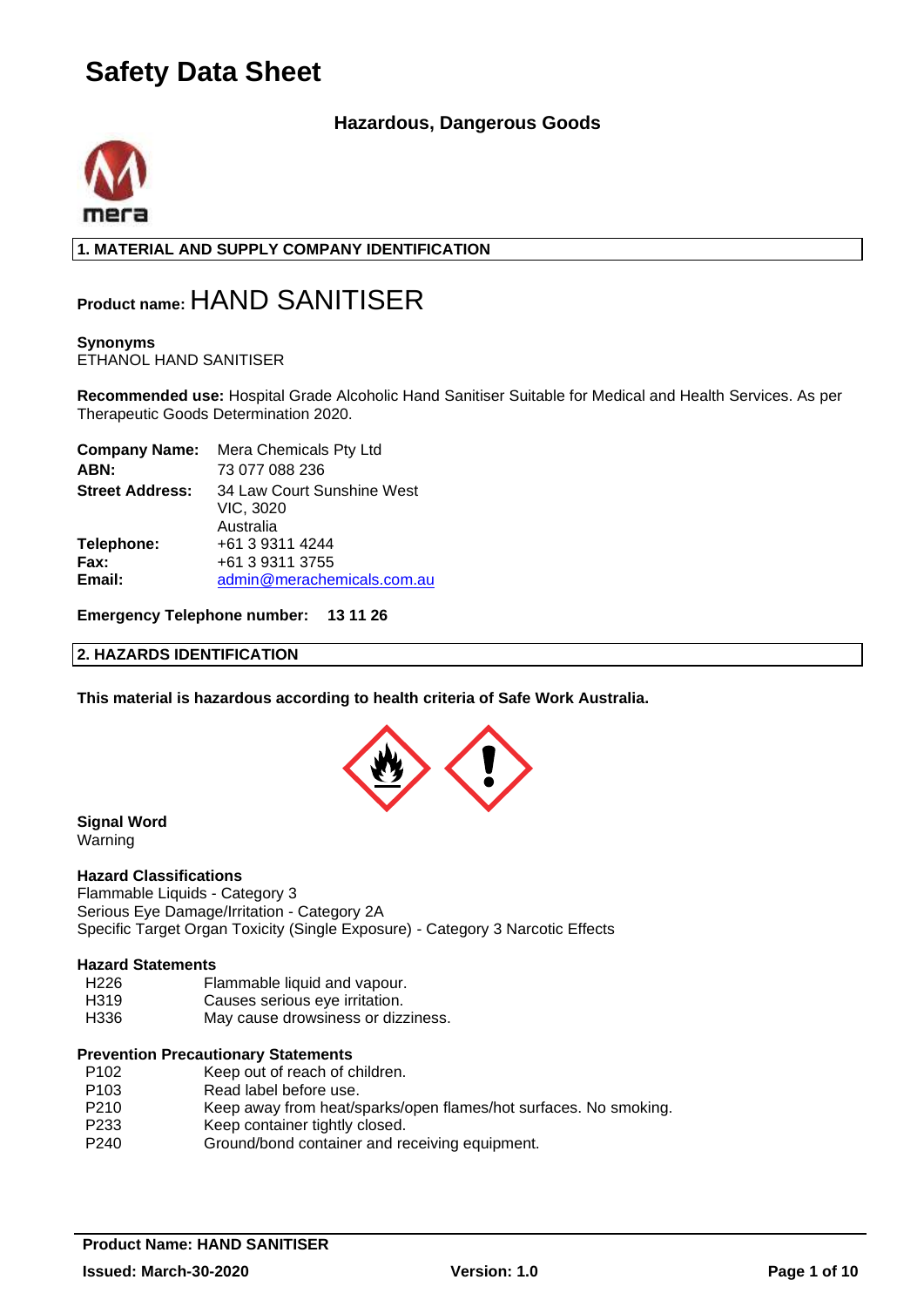| P <sub>241</sub> | Use explosion-proof electrical, ventilating, lighting, and all other equipment.    |  |
|------------------|------------------------------------------------------------------------------------|--|
| P <sub>242</sub> | Use only non-sparking tools.                                                       |  |
| P243             | Take precautionary measures against static discharge.                              |  |
| P <sub>261</sub> | Avoid breathing dust, fume, gas, mist, vapours, or spray.                          |  |
| P <sub>264</sub> | Wash hands, face, and all exposed skin thoroughly after handling.                  |  |
| P <sub>271</sub> | Use only outdoors or in a well-ventilated area.                                    |  |
| P <sub>280</sub> | Wear protective clothing, gloves, eye/face protection and suitable respirator.     |  |
|                  |                                                                                    |  |
|                  | <b>Response Precautionary Statements</b>                                           |  |
| P <sub>101</sub> | If medical advice is needed, have product container or label at hand.              |  |
| P303+P361+P353   | IF ON SKIN (or hair): Remove/Take off immediately all contaminated clothing. Rinse |  |
|                  | skin with water/shower.                                                            |  |
| P304+P340        | IF INHALED: Remove victim to fresh air and keep at rest in a position comfortable  |  |
|                  | for breathing.                                                                     |  |
| P305+P351+P338   | IF IN EYES: Rinse cautiously with water for several minutes. Remove contact        |  |
|                  | lenses, if present and easy to do. Continue rinsing.                               |  |
| D210             | Call a DOISON CENTRE or doctor/physician if you fool unwall                        |  |

- 
- P312 Call a POISON CENTRE or doctor/physician if you feel unwell.<br>P337+P313 If eve irritation persists: Get medical advice/attention. If eye irritation persists: Get medical advice/attention.
- P370+P378 In case of fire: Use (insert appropriate media) for extinction.

#### **Storage Precautionary Statements**

| P403+P233 | Store in a well-ventilated place. Keep container tightly closed. |
|-----------|------------------------------------------------------------------|
| P403+P235 | Store in a well-ventilated place. Keep cool.                     |
| P405      | Store locked up.                                                 |

## **Disposal Precautionary Statement**

Dispose of contents/container in accordance with local, regional, national, and international regulations.

**Poison Schedule:** Not Listed in SUSMP

#### **DANGEROUS GOOD CLASSIFICATION**

Classified as Dangerous Goods by the criteria of the "Australian Code for the Transport of Dangerous Goods by Road & Rail" and the "New Zealand NZS5433: Transport of Dangerous Goods on Land".

#### **Dangerous Goods Class:** 3

| 3. COMPOSITION INFORMATION              |               |                           |
|-----------------------------------------|---------------|---------------------------|
| <b>CHEMICAL ENTITY</b>                  | CAS NO        | <b>PROPORTION</b>         |
| Ethanol<br><b>Purified water</b>        | 64-17-5       | $80 - 90 \%$<br>$5 - 10%$ |
| 1,2,3-Propanetriol<br>Hydrogen Peroxide | $56 - 81 - 5$ | $< 2 \%$<br>< 0.2 %       |
|                                         |               | 100%                      |

#### **4. FIRST AID MEASURES**

If poisoning occurs, contact a doctor or Poisons Information Centre (Phone Australia 131 126, New Zealand 0800 764 766).

**Inhalation:** Remove the victim into fresh air. Respiratory problems: consult a doctor/medical service.

**Skin Contact:** Rinse with water. Take victim to a doctor if irritation persists.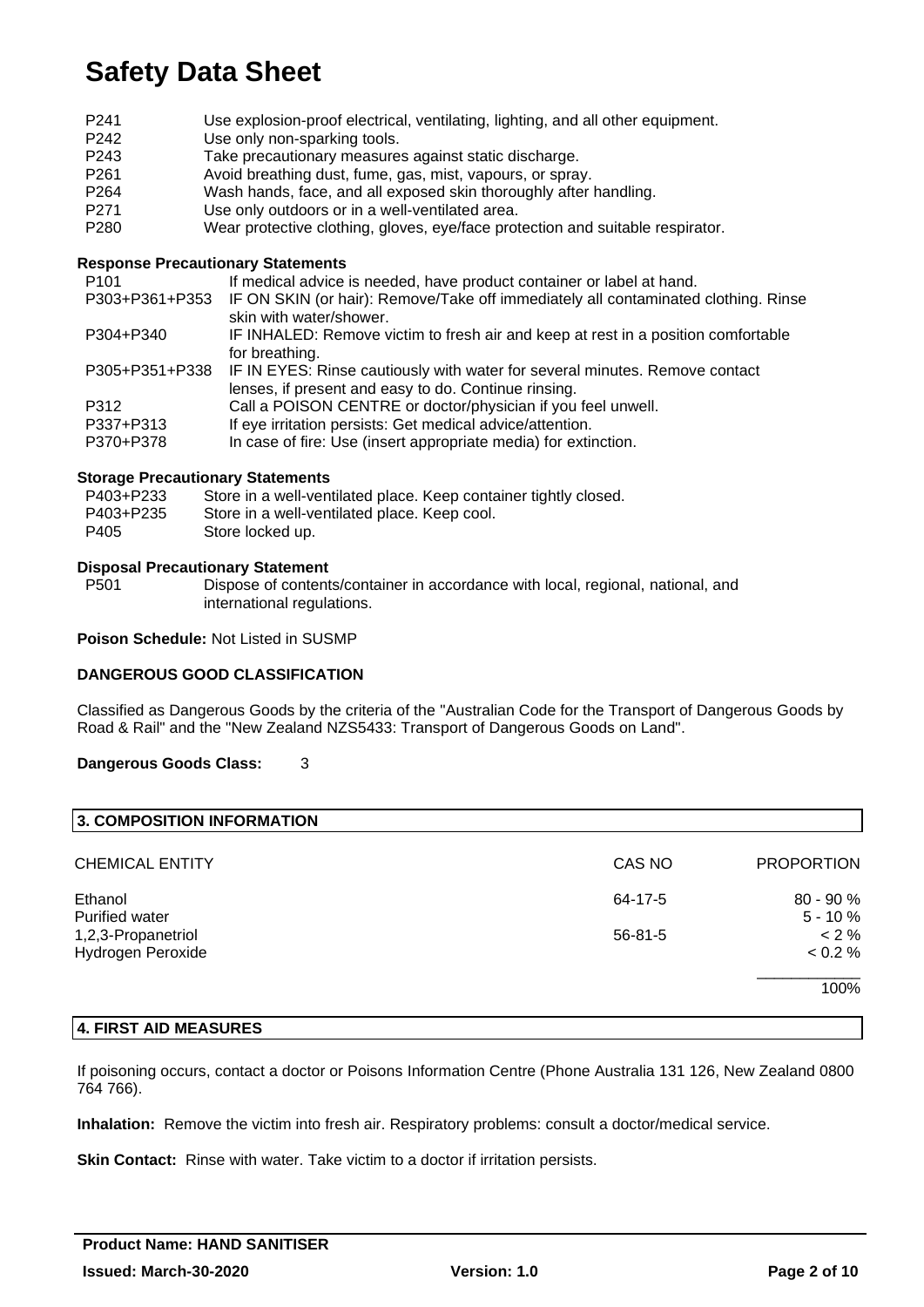**Eye contact:** Immediately irrigate with copious quantities of water for at least 20 minutes. Eyelids to be held open. Seek medical advice (e.g. ophthalmologist) if there are ongoing symptoms.

**Ingestion:** Do NOT induce vomiting. Do NOT attempt to give anything by mouth to an unconscious person. Rinse mouth thoroughly with water. Give water to drink. If vomiting occurs, give further water to achieve effective dilution. Seek medical advice.

**PPE for First Aiders:** Wear safety shoes, overalls, gloves, safety glasses, respirator. Use with adequate ventilation. If inhalation risk exists wear organic vapour/particulate respirator meeting the requirements of AS/NZS 1715 and AS/NZS 1716. Available information suggests that gloves made from neoprene should be suitable for intermittent contact. However, due to variations in glove construction and local conditions, the user should make a final assessment. Always wash hands before smoking, eating, drinking, or using the toilet. Wash contaminated clothing and other protective equipment before storing or re-using.

**Notes to physician:** Treat symptomatically. No specific antidote. Treat symptomatically. All treatments should be based on observed signs and symptoms of distress of the patient. Poisons Information Centre in each Australian State capital city. Poisons Information Centre in each Australian State capital city can provide additional assistance for scheduled poisons. Phone Australia 13 11 26.

#### **5. FIRE FIGHTING MEASURES**

#### **Hazchem Code:** •2YE

**Suitable extinguishing media:** If material is involved in a fire use water fog (or if unavailable fine water spray), alcohol resistant foam, dry agent (carbon dioxide, dry chemical powder).

**Specific hazards:** Flammable liquid and vapour. May form flammable vapour mixtures with air. Flameproof equipment necessary in area where this chemical is being used. Nearby equipment must be earthed. Electrical requirements for work area should be assessed according to AS3000. Vapour may travel a considerable distance to source of ignition and flash back. Avoid all ignition sources. All potential sources of ignition (open flames, pilot lights, furnaces, spark producing switches and electrical equipment etc) must be eliminated both in and near the work area. Do NOT smoke.

**Firefighting further advice:** Heating can cause expansion or decomposition leading to violent rupture of containers. If safe to do so, remove containers from path of fire. Keep containers cool with water spray. On burning or decomposing may emit toxic fumes. Fire fighters to wear self-contained breathing apparatus and suitable protective clothing if risk of exposure to vapour or products of combustion or decomposition.

#### **6. ACCIDENTAL RELEASE MEASURES**

#### **SMALL SPILLS**

Wear protective equipment to prevent skin and eve contamination. Avoid inhalation of vapours or dust. Wipe up with absorbent (clean rag or paper towels). Collect and seal in properly labelled containers or drums for disposal.

#### **LARGE SPILLS**

If safe to do so, shut off all possible sources of ignition. Clear area of all unprotected personnel. Slippery when spilt. Avoid accidents, clean up immediately. Wear protective equipment to prevent skin and eye contamination and the inhalation of vapours. Work up wind or increase ventilation. Contain - prevent run off into drains and waterways. Use absorbent (soil, sand, or other inert material). Use a spark-free shovel. Collect and seal in properly labelled containers or drums for disposal. If contamination of crops, sewers or waterways has occurred advise local emergency services.

#### **Dangerous Goods - Initial Emergency Response Guide No:** 14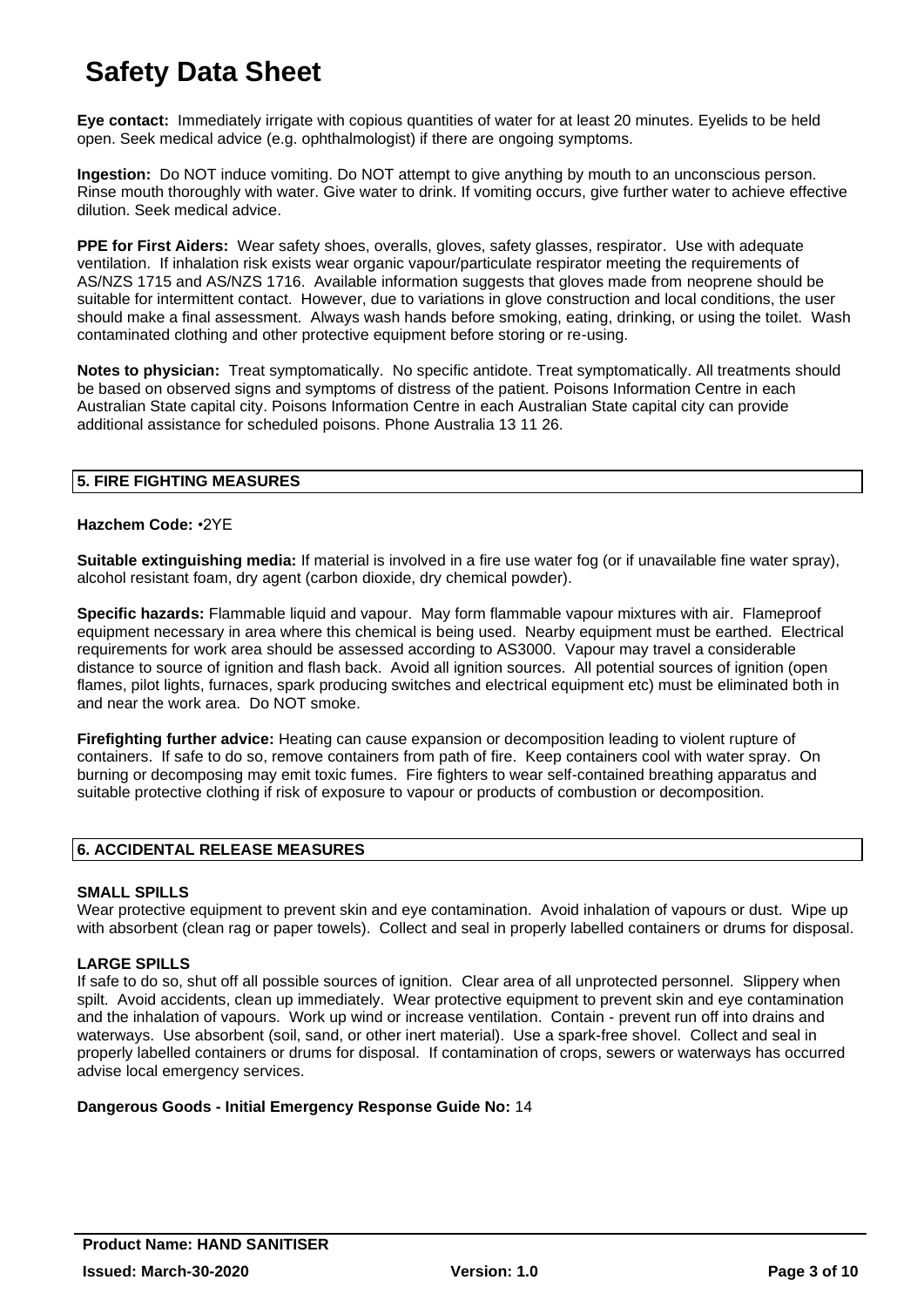#### **7. HANDLING AND STORAGE**

**Handling:** Avoid eye contact. Do not eat, drink, or smoke whilst handling. Do not use in the presence of heat or ignition sources, including flames and sparks. All equipment must be earthed. Use in a well-ventilated area. Do not allow contaminated clothing to remain in contact with skin. Always wash hands with water after handling.

**Storage:** Store in a cool, dry, place with good ventilation, out of direct sunlight and at below 30°C. Store away from incompatible materials (see Section 10). Store away from heat and ignition sources. Always keep containers tightly closed when not in use.

This material is classified as a Class 3 Flammable Liquid as per the criteria of the "Australian Code for the Transport of Dangerous Goods by Road & Rail" and/or the "New Zealand NZS5433: Transport of Dangerous Goods on Land" and must be stored in accordance with the relevant regulations.

### **8. EXPOSURE CONTROLS / PERSONAL PROTECTION**

#### **National occupational exposure limits:**

|                   | TWA  |       | <b>STEL</b>           |                | <b>NOTICES</b>           |
|-------------------|------|-------|-----------------------|----------------|--------------------------|
|                   | ppm  | mq/m3 | ppm                   | mq/m3          |                          |
| Ethyl alcohol     | 1000 | 1880  | ٠                     | ۰              | ۰                        |
| Glycerine mist    | ۰    | 10    | ٠                     | ۰              | ٠                        |
| Hydrogen peroxide |      | 1.4   | $\tilde{\phantom{a}}$ | $\blacksquare$ | $\overline{\phantom{a}}$ |

As published by Safe Work Australia.

TWA - The time-weighted average airborne concentration over an eight-hour working day, for a five-day working week over an entire working life.

STEL (Short Term Exposure Limit) - the average airborne concentration over a 15-minute period which should not be exceeded at any time during a normal eight-hour workday.

These Exposure Standards are guides to be used in the control of occupational health hazards. All atmospheric contamination should be kept to as low a level as is workable. These exposure standards should not be used as fine dividing lines between safe and dangerous concentrations of chemicals. They are not a measure of relative toxicity.

If the directions for use on the product label are followed, exposure of individuals using the product should not exceed the above standard. The standard was created for workers who are routinely, potentially exposed during product manufacture.

**Biological Limit Values:** As per the "National Model Regulations for the Control of Workplace Hazardous Substances (Safe Work Australia)" the ingredients in this material do not have a Biological Limit Allocated.

**Engineering Measures:** Ensure ventilation is adequate to maintain air concentrations below Exposure Standards. Use only in well ventilated areas. Use with local exhaust ventilation or while wearing appropriate respirator.

**Personal Protection Equipment:** SAFETY SHOES, OVERALLS, GLOVES, SAFETY GLASSES, RESPIRATOR.

Personal protective equipment (PPE) must be suitable for the nature of the work and any hazard associated with the work as identified by the risk assessment conducted.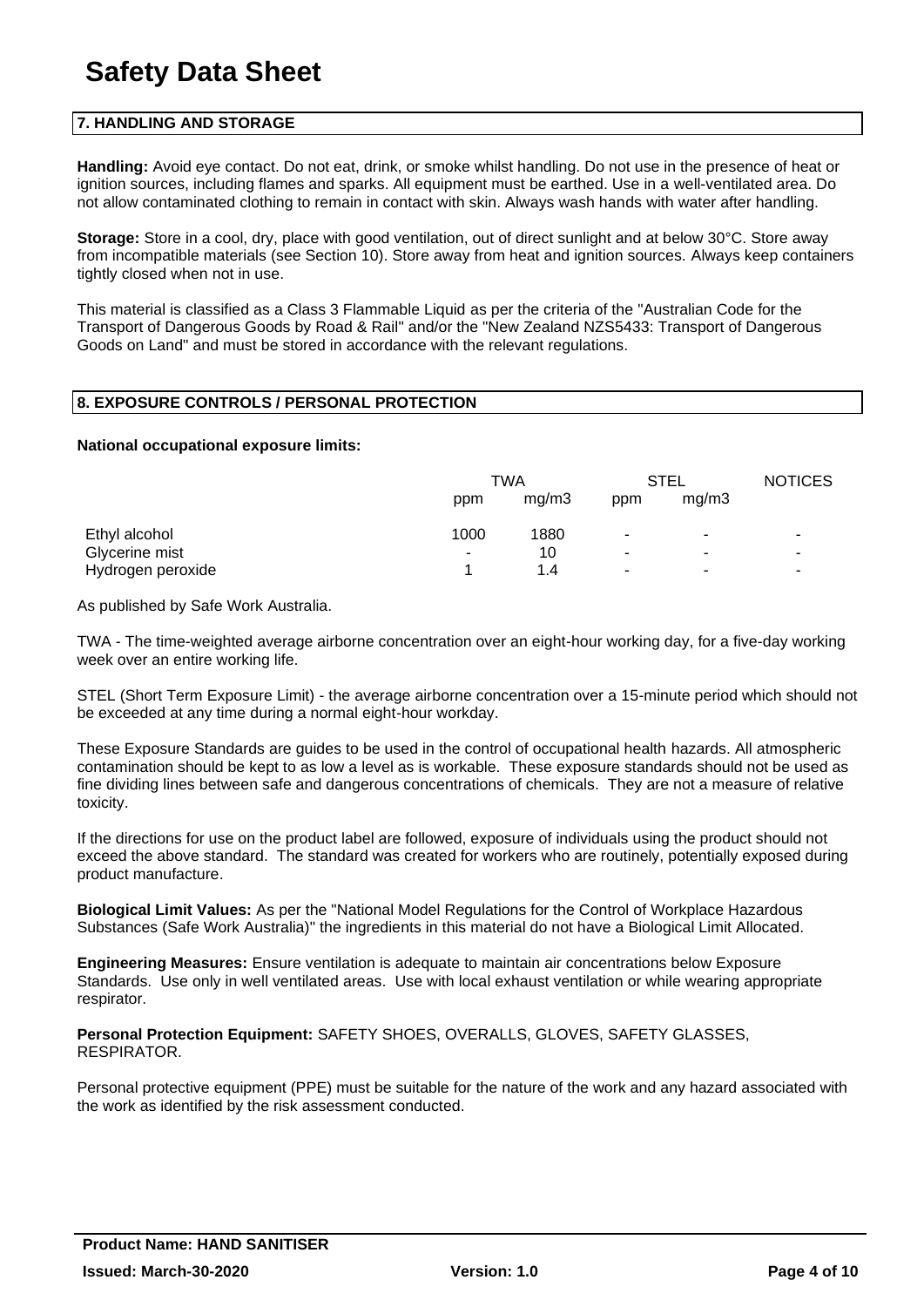Wear safety shoes, overalls, gloves, safety glasses, respirator. Use with adequate ventilation. If inhalation risk exists wear organic vapour/particulate respirator meeting the requirements of AS/NZS 1715 and AS/NZS 1716. Available information suggests that gloves made from neoprene should be suitable for intermittent contact. However, due to variations in glove construction and local conditions, the user should make a final assessment. Always wash hands before smoking, eating, drinking, or using the toilet. Wash contaminated clothing and other protective equipment before storing or re-using.

**Hygiene measures:** Keep away from food, drink, and animal feeding stuffs. When using do not eat, drink, or smoke. Wash hands prior to eating, drinking, or smoking. Avoid contact with clothing. Avoid eye contact and repeated or prolonged skin contact. Avoid inhalation of vapour, mist, or aerosols. Ensure that eyewash stations and safety showers are close to the workstation location.

#### **9. PHYSICAL AND CHEMICAL PROPERTIES**

**Material Family: Hydrocarbon Liquid Form:** Liquid **Colour:** Colourless **Odour:** Mild Ethanol **Solubility:** Miscible **Relative Vapour Density (air=1):** 0.87 @ 25 C **Vapour Pressure (20 °C):** No Data Available Flash Point (°C): 23 C Closed Cup **Flammability Limits (%):** 3.3 % - 19 %<br> **Autoignition Temperature (°C):** No Data Available Autoignition Temperature (°C): **Melting Point/Range (°C):** 0 °C approx. **Boiling Point/Range (°C):** > 78 °C (initial) **pH:** 6.0 - 7.0 neat **Viscosity:** No Data Available **Evaporation Rate (n-Butyl acetate=1):** No Data Available Total VOC (g/Litre): No Data Available **Oxidising properties:** No Data Available

(Typical values only - consult specification sheet)  $N Av = Not available, N App = Not applicable$ 

#### **10. STABILITY AND REACTIVITY**

**Chemical stability:** This material is thermally stable when stored and used as directed.

**Conditions to avoid:** Avoid exposure to heat and ignition sources including open flames and hot surfaces; and prolonged exposure to direct sunlight.

**Incompatible materials:** Strong oxidising agents.

**Hazardous decomposition products:** Product can decompose on combustion to form carbon monoxide, carbon dioxide and other possibly toxic compounds.

**Hazardous reactions:** No known hazardous reactions.

#### **11. TOXICOLOGICAL INFORMATION**

No adverse health effects expected if the product is handled in accordance with this Safety Data Sheet and the product label. Symptoms or effects that may arise if the product is mishandled and overexposure occurs are:

#### **Acute Effects**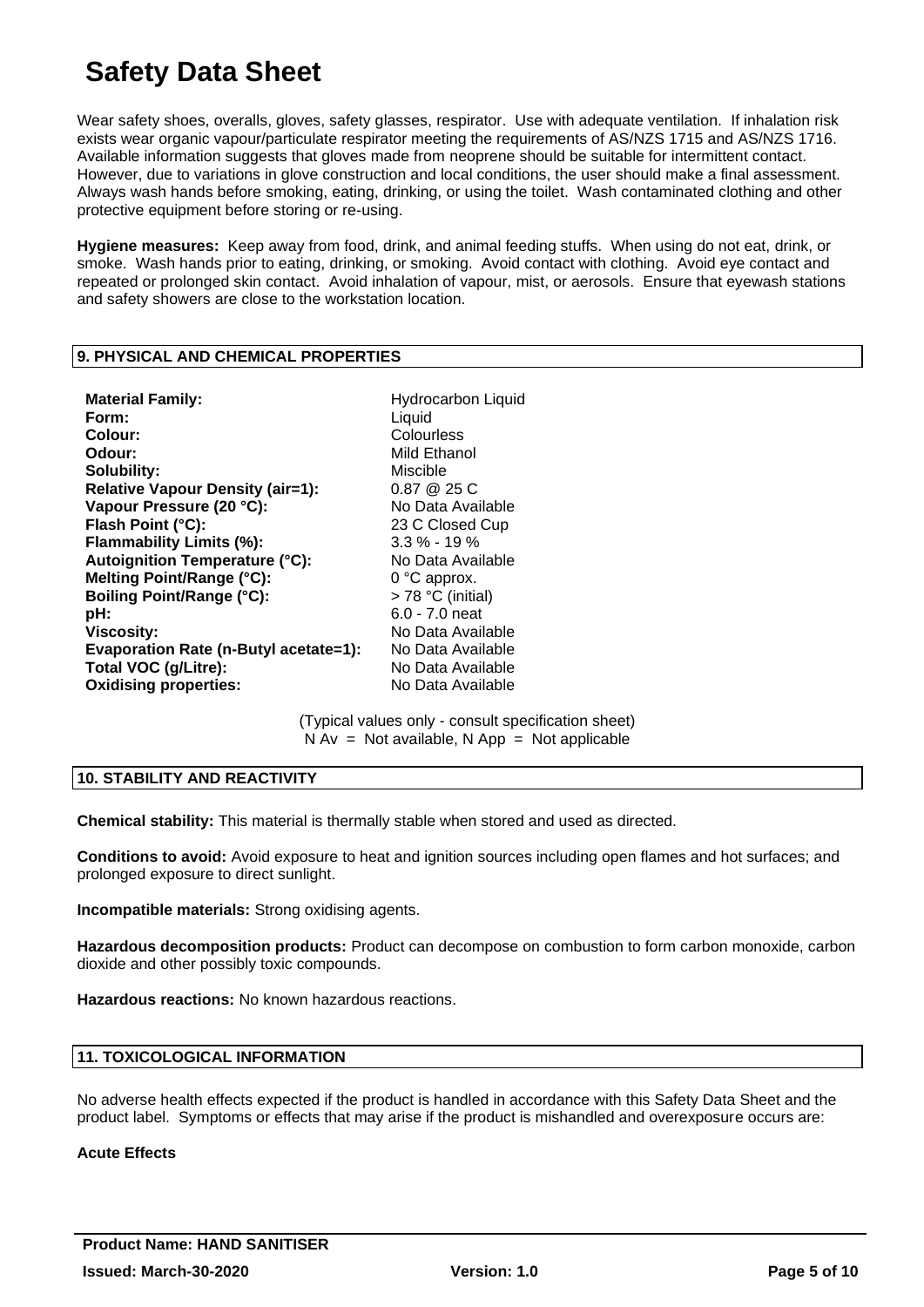**Inhalation:** Material may be an irritant to mucous membranes and respiratory tract. Inhalation of vapour can result in headaches, dizziness, and possible nausea. Inhalation of high concentrations can produce central nervous system depression, which can lead to loss of co-ordination, impaired judgement and if exposure is prolonged, unconsciousness.

**Skin contact:** Contact with skin may result in irritation.

**Ingestion:** Swallowing large amounts can result in nausea, vomiting and stomach pain.

**Eye contact:** May cause eye irritation and watering.

#### **Acute toxicity**

**Inhalation:** This material has been classified as non-hazardous. Acute toxicity estimate (based on ingredients): LC50 > 20.0 mg/L for vapours or LC50 > 5.0 mg/L for dust and mist or LC50 > 20,000 ppm for gas

**Skin contact:** This material has been classified as non-hazardous. Acute toxicity estimate (based on ingredients): >2,000 mg/Kg bw

**Ingestion:** This material has been classified as non-hazardous. Acute toxicity estimate (based on ingredients): >2,000 mg/Kg bw

**Corrosion/Irritancy:** Eye: this material has been classified as a Category 2A Hazard (reversible effects to eyes). Skin: this material has been classified as not corrosive or irritating to skin.

**Sensitisation:** Inhalation: this material has been classified as not a respiratory sensitiser. Skin: this material has been classified as not a skin sensitiser.

**Aspiration hazard:** This material has been classified as non-hazardous.

**Specific target organ toxicity (single exposure):** This material has been classified as a Category 3 Hazard. Exposure via inhalation may result in depression of the central nervous system.

#### **Chronic Toxicity**

**Mutagenicity:** This material has been classified as non-hazardous.

**Carcinogenicity:** This material has been classified as non-hazardous.

**Reproductive toxicity (including via lactation):** This material has been classified as non-hazardous.

**Specific target organ toxicity (repeat exposure):** This material has been classified as non-hazardous.

#### **12. ECOLOGICAL INFORMATION**

Avoid contaminating waterways.

**Acute aquatic hazard:** This material has been classified as non-hazardous. Acute toxicity estimate (based on ingredients): >100 mg/L

48hr LC50 (golden orfe): > 1000 mg/L

**Long-term aquatic hazard:** This material has been classified as non-hazardous. Non-rapidly or rapidly degradable substance for which there are adequate chronic toxicity data available OR in the absence of chronic toxicity data, Acute toxicity estimate (based on ingredients): >100 mg/L, where the substance is not rapidly degradable and/or BCF  $<$  500 and/or log  $K_{ow}$   $<$  4.

**Ecotoxicity:** No information available.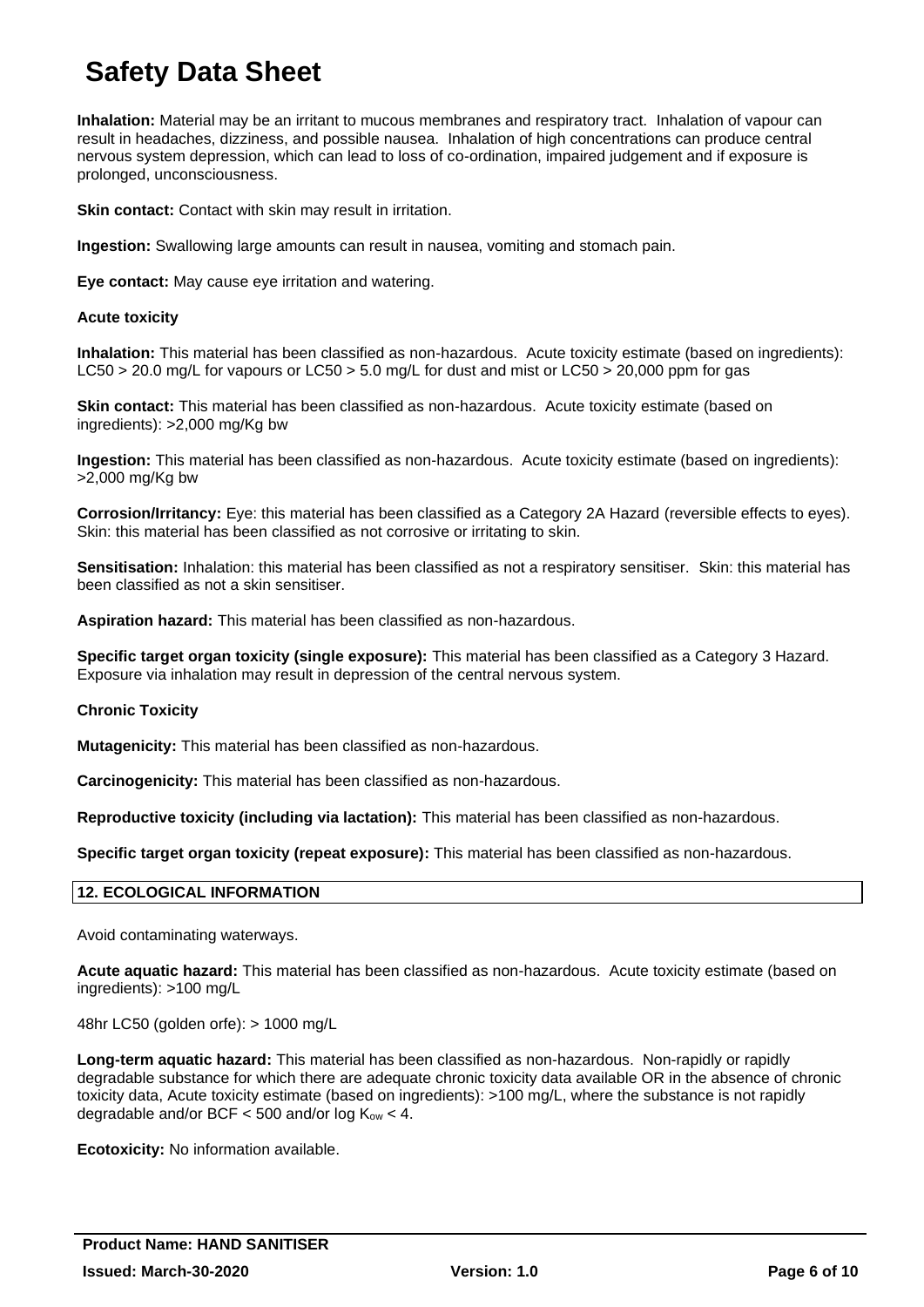**Persistence and degradability:** The product is readily biodegradable. Degree of elimination: 94%

**Bioaccumulative potential:** No information available.

**Mobility:** No information available.

#### **13. DISPOSAL CONSIDERATIONS**

Refer to Waste Management Authority. Dispose of material through a licensed waste contractor. Decontamination and destruction of containers should be considered.

#### **14. TRANSPORT INFORMATION**

#### **ROAD AND RAIL TRANSPORT**

Classified as Dangerous Goods by the criteria of the "Australian Code for the Transport of Dangerous Goods by Road & Rail" and the "New Zealand NZS5433: Transport of Dangerous Goods on Land".



| UN No:                              | 1170        |
|-------------------------------------|-------------|
| <b>Dangerous Goods Class:</b>       | з           |
| <b>Packing Group:</b>               | Ш           |
| <b>Hazchem Code:</b>                | $\cdot$ 2YF |
| <b>Emergency Response Guide No:</b> | 14          |

**Proper Shipping Name:** ETHYL ALCOHOL SOLUTION

**Segregation Dangerous Goods:** Not to be loaded with explosives (Class 1), flammable gases (Class 2.1), if both are in bulk, toxic gases (Class 2.3), spontaneously combustible substances (Class 4.2), oxidising agents (Class 5.1), organic peroxides (Class 5.2), toxic substances (Class 6.1), infectious substances (Class 6.2) or radioactive substances (Class 7). Exemptions may apply.

#### **MARINE TRANSPORT**

Classified as Dangerous Goods by the criteria of the International Maritime Dangerous Goods Code (IMDG Code) for transport by sea.

|                                                                  | <b>FLAMMABLE</b>       |
|------------------------------------------------------------------|------------------------|
| UN No:<br><b>Dangerous Goods Class:</b><br><b>Packing Group:</b> | 1170<br>3              |
| <b>Proper Shipping Name:</b>                                     | ETHYL ALCOHOL SOLUTION |

#### **AIR TRANSPORT**

Classified as Dangerous Goods by the criteria of the International Air Transport Association (IATA) Dangerous Goods Regulations for transport by air.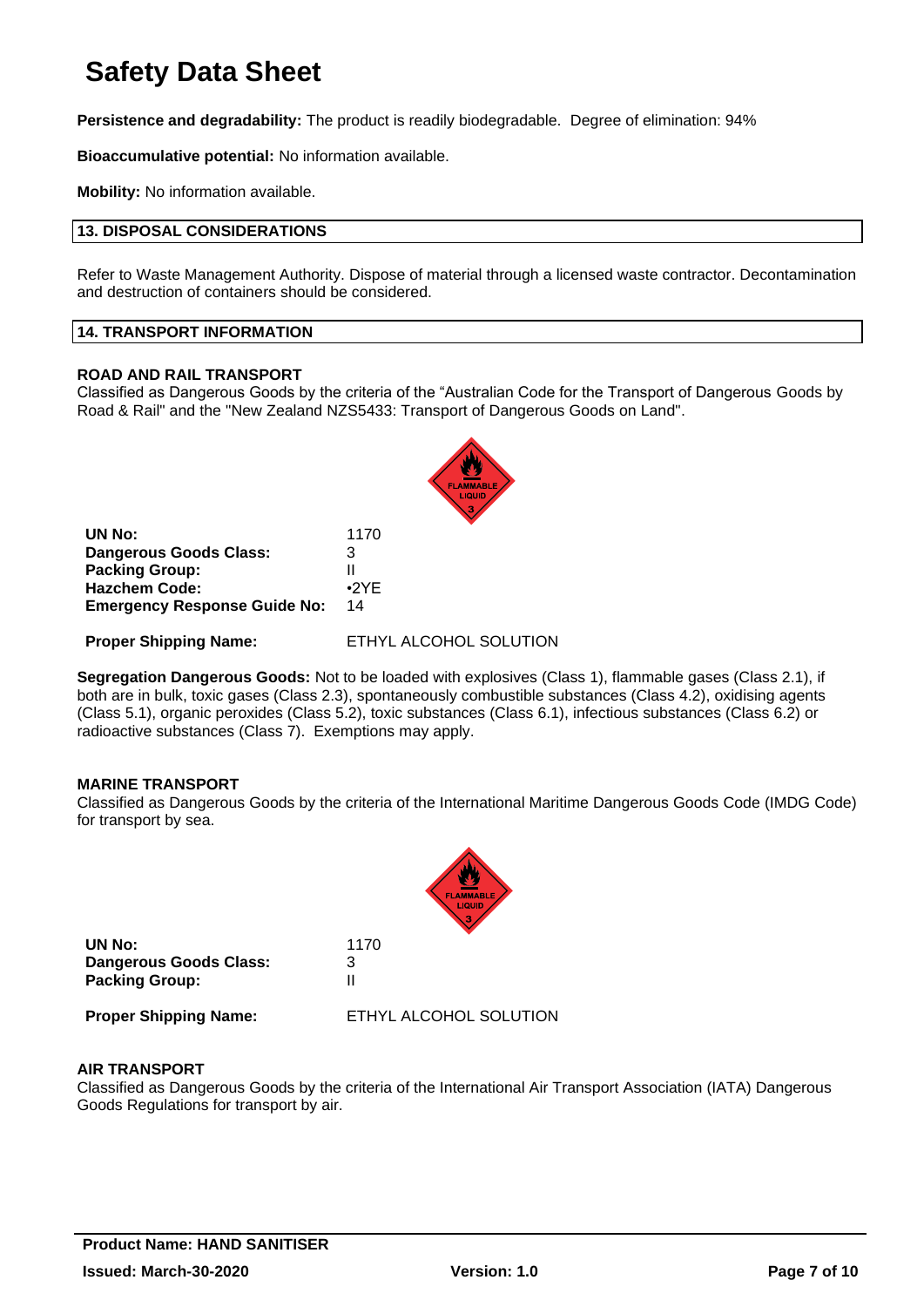

**UN No:** 1170 **Dangerous Goods Class:** 3 **Packing Group:** II

**Proper Shipping Name:** ETHYL ALCOHOL SOLUTION

There is a possibility that this product could be contained in a reagent set or kit composed of various compatible dangerous goods. If the item in not a reagent set or kit, the classification given above applies. If the item is part of a reagent set or kit the classification would change to the following: UN3316, Hazard Class 9, Packing Group II or III. If the item is not regulated, the Chemical Kit classification does not apply.

#### **15. REGULATORY INFORMATION**

#### **This material is not subject to the following international agreements:**

Montreal Protocol (Ozone depleting substances) The Stockholm Convention (Persistent Organic Pollutants) The Rotterdam Convention (Prior Informed Consent) Basel Convention (Hazardous Waste) International Convention for the Prevention of Pollution from Ships (MARPOL)

#### **This material/constituent(s) is covered by the following requirements:**

• All components of this product are listed on or exempt from the Australian Inventory of Chemical Substances (AICS).

#### **16. OTHER INFORMATION**

| Reason for issue:  | Full regulatory review. |
|--------------------|-------------------------|
| <b>Issue Date:</b> | March-30-2020           |
| Version:           | 1. $\Omega$             |

The information provided in this Safety Data Sheet is correct to the best of our knowledge, information, and belief at the date of its publication. The information given is designed only as a guidance for safe handling, use, processing, storage, transportation, disposal, and release and is not to be considered a warranty or quality specification. The information relates only to the specific material designated and may not be valid for such material used in combination with any other materials or in any process, unless specified in the text. The manufacturer will not be held responsible for any unauthorised use of this information or for any modified or altered versions. We expressly disclaim all warranties of every kind and nature, including warranties of merchantability and fitness for a particular purpose in respect to the use or suitability of the product. Nothing is intended as a recommendation for uses which infringe valid patents or as extending license under valid patents. Appropriate warnings and safe handling procedures should be provided to handlers and users. Alteration of this document is strictly prohibited. Except to the extent required by law, republication, or retransmission of this document, in whole or in part, is not permitted. Watertest Systems assumes no responsibility for accuracy of information unless the document is the most current available from an official Watertest Systems distribution system.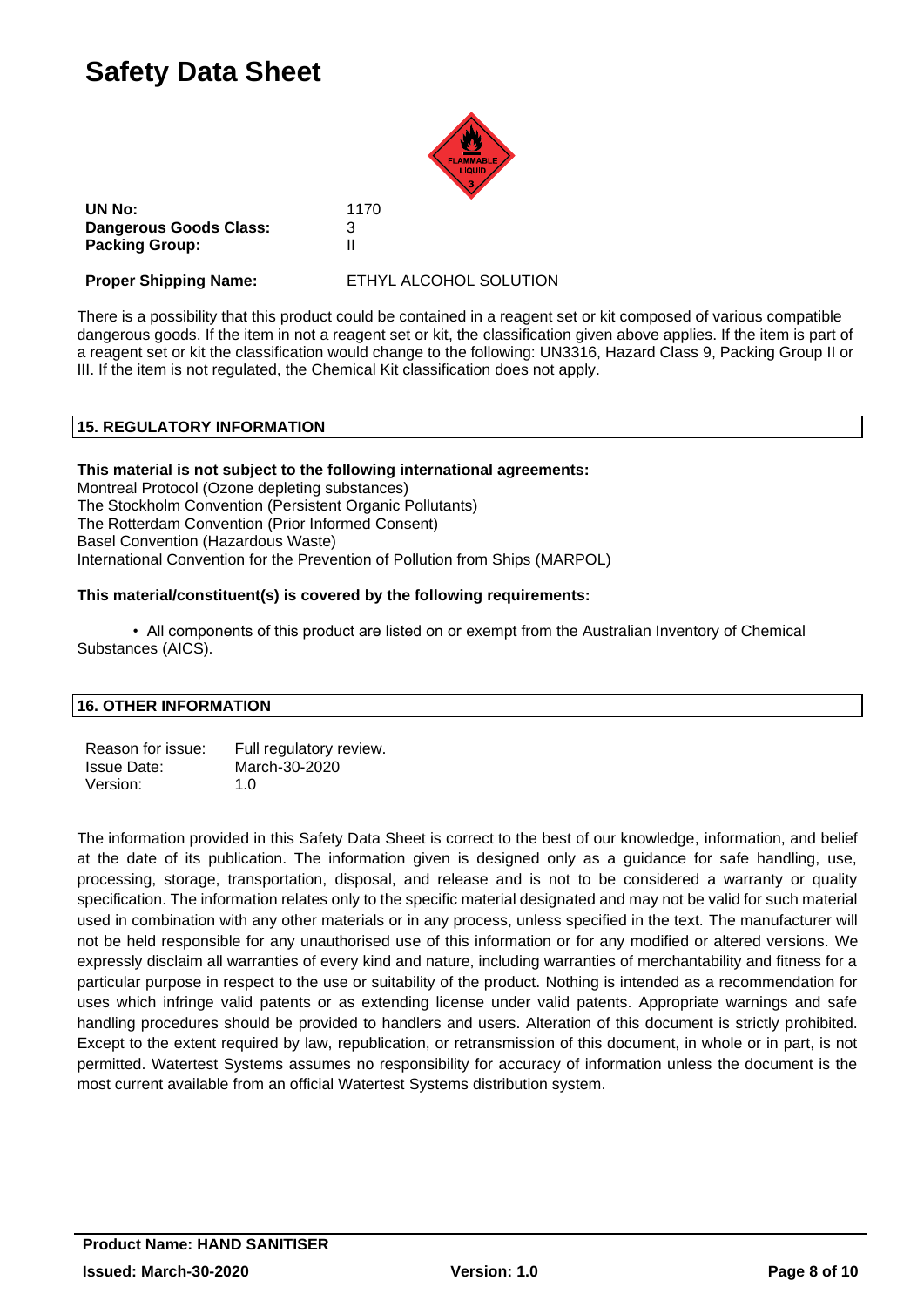#### **SDS Abbreviations Legend:**

| <                        | Less Than                                                                                                                                                                             |
|--------------------------|---------------------------------------------------------------------------------------------------------------------------------------------------------------------------------------|
| >                        | <b>Greater Than</b>                                                                                                                                                                   |
| <b>AICS</b>              | Australian Inventory of Chemical Substances                                                                                                                                           |
| Atm                      | Atmosphere                                                                                                                                                                            |
| <b>CAS</b>               | Chemical Abstracts Service (Registry Number)                                                                                                                                          |
| cm <sup>2</sup>          | <b>Square Centimetres</b>                                                                                                                                                             |
| CO <sub>2</sub>          | <b>Carbon Dioxide</b>                                                                                                                                                                 |
| <b>COD</b>               | <b>Chemical Oxygen Demand</b>                                                                                                                                                         |
| deg C (°C)               | Degrees Celcius                                                                                                                                                                       |
| <b>EPA (New Zealand)</b> | Environmental Protection Authority of New Zealand                                                                                                                                     |
| deg F (°F)               | Degrees Fahrenheit                                                                                                                                                                    |
| g                        | Grams                                                                                                                                                                                 |
| g/cm <sup>3</sup>        | <b>Grams per Cubic Centimetre</b>                                                                                                                                                     |
| g/l                      | Grams per Litre                                                                                                                                                                       |
| <b>HSNO</b>              | Hazardous Substance and New Organism                                                                                                                                                  |
| <b>IDLH</b>              | Immediately Dangerous to Life and Health                                                                                                                                              |
| <b>Immiscible</b>        | Liquids are insoluble in each other.                                                                                                                                                  |
| inHg                     | Inch of Mercury                                                                                                                                                                       |
| inH <sub>20</sub>        | Inch of Water                                                                                                                                                                         |
| Κ                        | Kelvin                                                                                                                                                                                |
| Kg                       | Kilogram                                                                                                                                                                              |
| kg/m <sup>3</sup>        | Kilograms per Cubic Metre                                                                                                                                                             |
| lb                       | Pound                                                                                                                                                                                 |
| <b>LC50</b>              | LC stands for lethal concentration                                                                                                                                                    |
| <b>LC50</b>              | is the concentration of a material in air which causes the death of 50% (one half)<br>of a group of test animals. The material is inhaled over a set period, usually 1 or 4<br>hours. |
| <b>LD50</b>              | LD stands for Lethal Dose. LD50 is the amount of a material, given all at once,<br>which causes the death of 50% (one half) of a group of test animals.                               |
| Itr or L                 | Litre                                                                                                                                                                                 |
| m <sup>3</sup>           | Cubic Metre mbar Millibar mg Milligram                                                                                                                                                |
| mg/24H                   | Milligrams per 24 Hours mg/kg Milligrams per Kilogram mg/m <sup>3</sup> Milligrams per<br><b>Cubic Metre</b>                                                                          |
| <b>Misc. or Miscible</b> | Liquids form one homogeneous liquid phase regardless of the amount of either<br>component present.                                                                                    |
| Мm                       | Millimetre                                                                                                                                                                            |
| mmH <sub>20</sub>        | Millimetres of Water                                                                                                                                                                  |